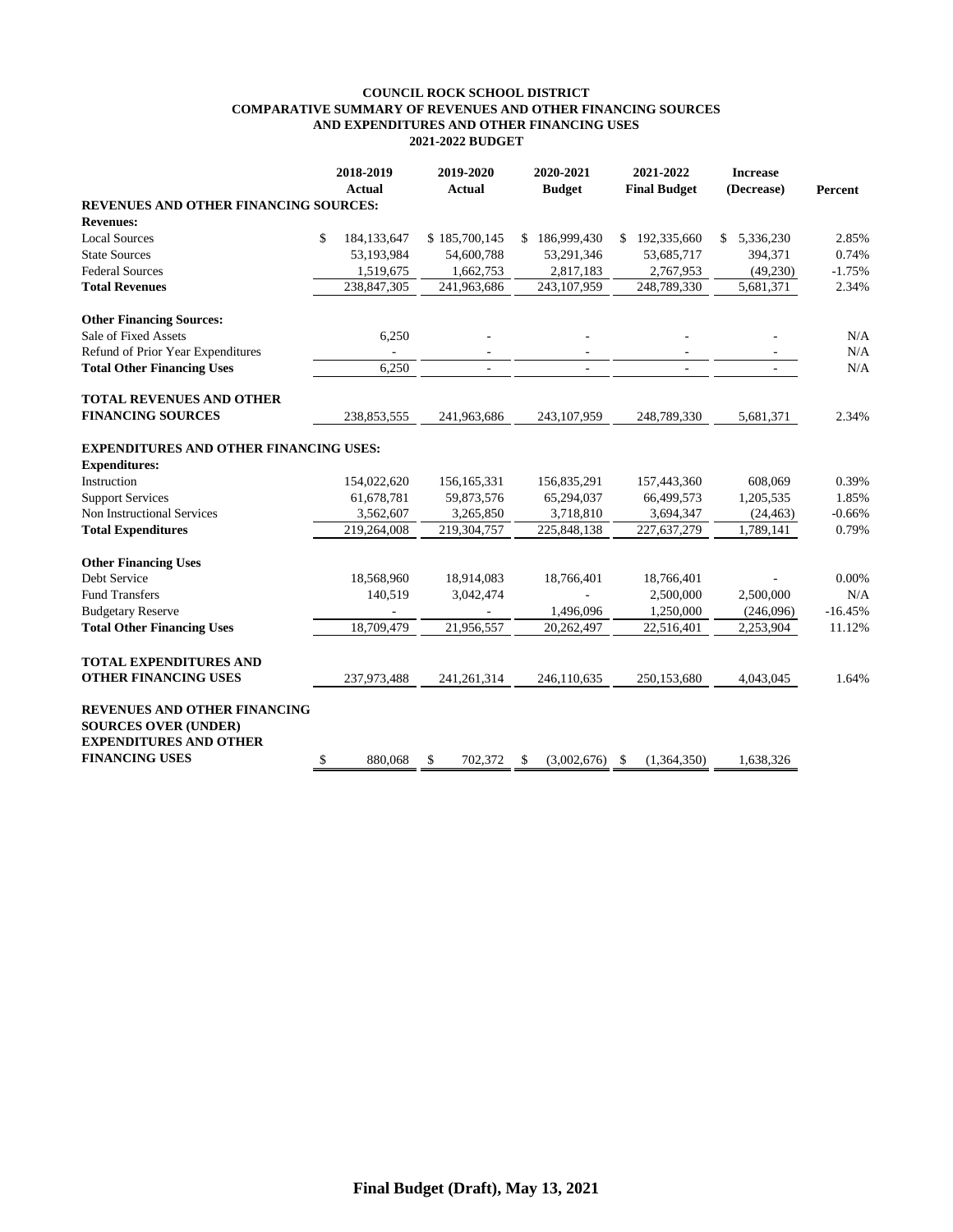## **COUNCIL ROCK SCHOOL DISTRICT COMPARATIVE SUMMARY OF REVENUES 2021-2022 BUDGET**

|                                                   | 2018-2019         | 2019-2020      | 2020-2021         | 2021-2022           | <b>Increase</b> |             |
|---------------------------------------------------|-------------------|----------------|-------------------|---------------------|-----------------|-------------|
|                                                   | <b>Actual</b>     | <b>Actual</b>  | <b>Budget</b>     | <b>Final Budget</b> | (Decrease)      | Percent     |
| <b>Current Real Estate Tax</b>                    | 150,648,543       | 154,944,118    | 158,440,111       | 162,648,601         | 4,208,490       | 2.66%       |
| <b>Interim Real Estate Tax</b>                    | 787,061           | 468,661        | 720,000           | 698,809             | (21, 191)       | $-2.94%$    |
| Public Utility Tax                                | 173,084           | 159,858        | 160,000           | 160,000             |                 | 0.00%       |
| Payment in Lieu of Taxes                          | 3,266             | 3,266          | 3,266             | 3,266               | $\overline{a}$  | 0.00%       |
| <b>Local Services Tax</b>                         | 134,273           | 137,921        | 135,000           | 134,999             | (1)             | 0.00%       |
| Earned Income Tax                                 | 17,830,341        | 16,618,725     | 16,020,000        | 17,349,999          | 1,329,999       | 8.30%       |
| Occupation Assessment Tax                         | 4,287,314         | 4,304,003      | 4,158,000         | 4,158,001           | $\mathbf{1}$    | 0.00%       |
| <b>Realty Transfer Tax</b>                        | 3,223,979         | 2,922,430      | 1,950,000         | 2,916,984           | 966,984         | 49.59%      |
| Delinquent Real Estate Tax                        | 1,156,494         | 1,050,883      | 1,633,053         | 1,100,000           | (533, 053)      | $-32.64%$   |
| Other Delinquent Taxes                            | 621,742           | 622,424        | 650,000           | 625,001             | (24,999)        | $-3.85%$    |
| Earnings on Investments                           | 2,387,247         | 1,888,854      | 350,000           | 350,000             |                 | 0.00%       |
| <b>Athletic Events Gate Receipts</b>              | 72,734            | 73,664         | 80,000            | 40,000              | (40,000)        | $-50.00%$   |
| <b>IDEA Funding Through the Intermediate Unit</b> | 1,868,791         | 1,826,654      | 1,800,000         | 1,800,000           |                 | 0.00%       |
| <b>Facility Rentals</b>                           | 419,469           | 353,102        | 450,000           | 225,000             | (225,000)       | $-50.00%$   |
| <b>Tuition from Patrons</b>                       | 123,338           | 90,490         | 125,000           | 25,000              | (100,000)       | $-80.00%$   |
| <b>Summer School Tuition</b>                      | 25,830            | 23,700         | 25,000            | $\overline{a}$      | (25,000)        | $-100.00\%$ |
| <b>Revenue from Community Services</b>            | 146,787           | 85,338         | 150,000           | 50,000              | (100,000)       | $-66.67%$   |
| <b>Energy Incentives</b>                          | 48,362            | 32,706         | 50,000            | 25,000              | (25,000)        | $-50.00%$   |
| <b>Contributions and Donations</b>                |                   | 58,627         |                   |                     |                 | N/A         |
| Miscellaneous Revenue                             | 174,992           | 34,721         | 100,000           | 25,000              | (75,000)        | $-75.00%$   |
| <b>Total Local Revenue</b>                        | 184,133,647       | 185,700,145    | 186,999,430       | 192,335,660         | 5,336,230       | 2.85%       |
| <b>Basic Education Subsidy</b>                    | 14,596,917        | 14,791,030     | 14,791,085        | 14,791,030          | (55)            | 0.00%       |
| Tuition for Section 1305 and 1306 Students        | 29,046            | 26,835         | 30,000            | 30,000              |                 | 0.00%       |
| Special Education Subsidy                         | 6,429,729         | 6,658,002      | 6,300,000         | 6,284,527           | (15, 473)       | $-0.25%$    |
| <b>Transportation Subsidy</b>                     | 1,763,228         | 1,572,408      | 1,215,000         | 1,215,000           |                 | 0.00%       |
| <b>Other State Grants</b>                         | 28,235            | 99,536         | 255,000           | 219,510             | (35, 490)       | $-13.92%$   |
| <b>Rental Reimbursement</b>                       | 1,511,156         | 1,688,547      | 1,300,000         | 1,482,287           | 182,287         | 14.02%      |
| Medical and Dental Services Reimbursement         | 224,488           | 222,782        | 230,000           | 230,000             |                 | 0.00%       |
| <b>State Property Reduction Funds</b>             | 5,432,557         | 5,601,932      | 5,613,736         | 5,650,059           | 36,323          | 0.65%       |
| <b>Accountability Block Grant</b>                 | 416,762           | 416,762        | 416,762           | 416,762             | $\overline{a}$  | 0.00%       |
| <b>State Social Security Reimbursement</b>        | 4,077,779         | 3,830,474      | 4,005,386         | 4,102,862           | 97,476          | 2.43%       |
| <b>State Retirement Reimbursement</b>             | 18,684,087        | 19,248,122     | 19,134,377        | 19,263,680          | 129,303         | 0.68%       |
| Federal Alternative Fuel Credit                   |                   | 444,358        |                   |                     |                 | N/A         |
|                                                   | 53,193,984        | 54,600,788     | 53,291,346        | 53,685,717          | 394,371         | 0.74%       |
|                                                   |                   |                |                   |                     |                 |             |
| Title I                                           | 313,085           | 328,435        | 314,659           | 314,659             |                 | 0.00%       |
| Title II                                          | 183,564           | 144,460        | 162,587           | 162,587             |                 | 0.00%       |
| Title III                                         | 34,196            | 56,587         | 43,841            | 43,841              |                 | 0.00%       |
| Title IV                                          | 11,505            | 22,655         |                   |                     |                 | N/A         |
| <b>ESSER</b>                                      |                   | $\overline{a}$ | 1,096,096         | 1,046,866           | (49, 230)       | $-4.49%$    |
| <b>School Based ACCESS</b>                        | 949,233           | 1,080,750      | 1,200,000         | 1,200,000           | $\overline{a}$  | 0.00%       |
| <b>Medical Assistance Reimbursements</b>          | 28,092            | 29,866         |                   |                     |                 | N/A         |
|                                                   | 1,519,675         | 1,662,753      | 2,817,183         | 2.767.953           | (49, 230)       | $-1.75%$    |
| Sale of Fixed Assets                              | 6,250             | L,             |                   |                     |                 | N/A         |
|                                                   | 6.250             | L,             | $\overline{a}$    | $\overline{a}$      |                 | N/A         |
| Total                                             | \$<br>238,853,555 | \$241,963,686  | 243,107,959<br>\$ | 248,789,330<br>\$   | \$<br>5,681,371 | 2.34%       |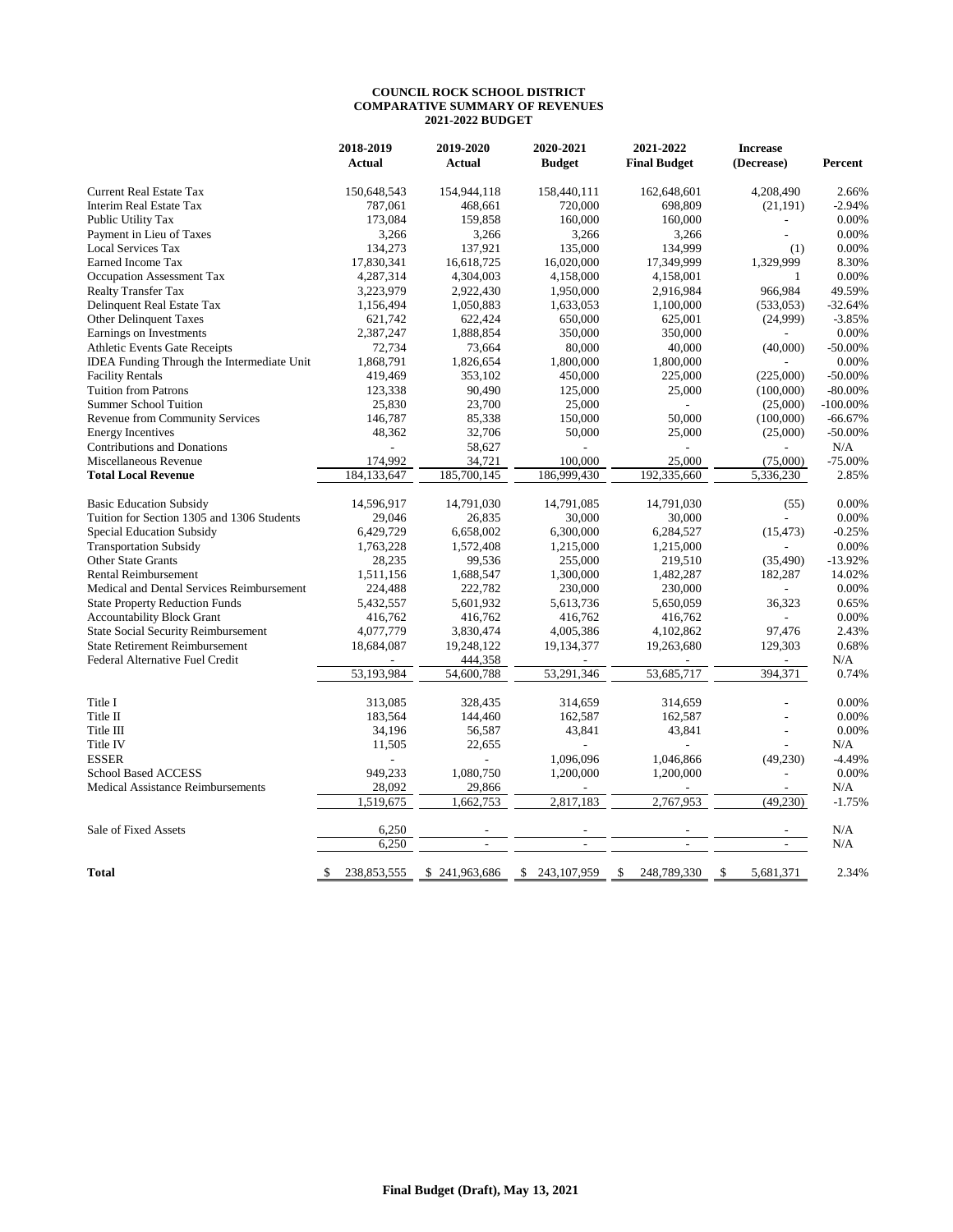## **COMPARATIVE SUMMARY OF EXPENDITURES COUNCIL ROCK SCHOOL DISTRICT 2021-2022 BUDGET**

|                                                          |    | 2021-2022                  |               |                            |      |                            |    |                                        |    |                 |           |
|----------------------------------------------------------|----|----------------------------|---------------|----------------------------|------|----------------------------|----|----------------------------------------|----|-----------------|-----------|
| <b>Function/Program</b><br><b>INSTRUCTIONAL SERVICES</b> |    | 2018-2019<br><b>Actual</b> |               | 2019-2020<br><b>Actual</b> |      | 2020-2021<br><b>Budget</b> |    | <b>Proposed Final</b><br><b>Budget</b> |    | <b>Increase</b> | Percent   |
|                                                          |    |                            |               |                            |      |                            |    |                                        |    | (Decrease)      |           |
|                                                          |    |                            |               |                            |      |                            |    |                                        |    |                 |           |
| <b>Regular Instructional Programs</b>                    |    |                            |               |                            |      |                            |    |                                        |    |                 |           |
| Council Rock North High School                           | \$ | 15,573,519                 | <sup>\$</sup> | 15,340,977                 | - \$ | 15,446,654                 | \$ | 15,299,393                             | \$ | (147, 262)      | $-0.96%$  |
| Council Rock South High School                           |    | 17,716,947                 |               | 17,961,729                 |      | 17,913,631                 |    | 18,056,411                             |    | 142,780         | 0.79%     |
| Holland Middle School                                    |    | 8,306,195                  |               | 8,399,806                  |      | 8,458,201                  |    | 8,072,208                              |    | (385,993)       | $-4.78%$  |
| Newtown Middle School                                    |    | 7,270,069                  |               | 7,209,315                  |      | 7,367,406                  |    | 7,825,541                              |    | 458,135         | 5.85%     |
| Richboro Middle School                                   |    | 1,930                      |               |                            |      |                            |    |                                        |    |                 | N/A       |
| Churchville Elementary School                            |    | 5,554,246                  |               | 5,040,375                  |      | 5,125,956                  |    | 5,404,980                              |    | 279,024         | 5.16%     |
| Goodnoe Elementary School                                |    | 6,676,797                  |               | 6,720,261                  |      | 6,875,415                  |    | 6,716,251                              |    | (159, 163)      | $-2.37%$  |
| Hillcrest Elementary School                              |    | 4,573,606                  |               | 4,381,211                  |      | 4,590,983                  |    | 4,218,538                              |    | (372, 445)      | $-8.83%$  |
| Holland Elementary School                                |    | 3,627,110                  |               | 4,509,531                  |      | 4,262,494                  |    | 4,255,586                              |    | (6,908)         | $-0.16%$  |
| Maureen M. Welch Elementary School                       |    | 5,463,142                  |               | 5,016,177                  |      | 5,214,009                  |    | 4,992,631                              |    | (221, 379)      | $-4.43%$  |
| Newtown Elementary School                                |    | 6,251,347                  |               | 5,992,293                  |      | 6,103,463                  |    | 5,905,465                              |    | (197,998)       | $-3.35%$  |
| Richboro Elementary School                               |    | 4,015,576                  |               | 3,883,027                  |      | 4,024,960                  |    | 3,483,941                              |    | (541, 019)      | $-15.53%$ |
| Rolling Hills Elementary School                          |    | 3,979,290                  |               | 4,014,197                  |      | 4,116,183                  |    | 4,065,975                              |    | (50, 207)       | $-1.23%$  |
| Sol Feinstone Elementary School                          |    | 5,762,699                  |               | 6,231,429                  |      | 6,354,168                  |    | 6,428,818                              |    | 74,650          | 1.16%     |
| Wrightstown Elementary School                            |    | 2,515,567                  |               | 3,181,518                  |      | 3,520,421                  |    | 3,304,102                              |    | (216,320)       | $-6.55%$  |
| District-Wide Regular Instruction                        |    | 2,705,685                  |               | 3,587,613                  |      | 3,218,982                  |    | 4,369,090                              |    | 1,150,108       | 26.32%    |
| Grants                                                   |    | 39,444                     |               | 107,266                    |      | 48,777                     |    | 49,164                                 |    | 387             | 0.79%     |
| <b>Total Regular Instruction</b>                         |    | 100,033,170                |               | 101,576,725                |      | 102,641,702                |    | 102.448.093                            |    | (193,609)       | $-0.19%$  |
| <b>Special Education Programs</b>                        |    |                            |               |                            |      |                            |    |                                        |    |                 |           |
| District-Wide Services                                   |    | 44,591,941                 |               | 44,848,738                 |      | 45,045,737                 |    | 45, 377, 137                           |    | 331,400         | 0.73%     |
| <b>Contracted Services</b>                               |    | 3,117,257                  |               | 3,316,415                  |      | 2,657,980                  |    | 3,074,618                              |    | 416,638         | 13.55%    |
| <b>Grants</b>                                            |    | 2,609,550                  |               | 2,688,044                  |      | 2,784,538                  |    | 2,902,300                              |    | 117,762         | 4.06%     |
| <b>Total Special Education</b>                           |    | 50,318,748                 |               | 50,853,197                 |      | 50,488,255                 |    | 51,354,055                             |    | 865,800         | 1.69%     |
| <b>Vocational Technical Education</b>                    |    | 1,896,926                  |               | 2,076,973                  |      | 2,002,272                  |    | 1,730,802                              |    | (271, 470)      | $-15.68%$ |
| <b>Other Instructional Programs</b>                      |    |                            |               |                            |      |                            |    |                                        |    |                 |           |
| Sloan School                                             |    | 779,589                    |               | 631,123                    |      | 657,857                    |    | 664,053                                |    | 6,196           | 0.93%     |
| Other Instructional Programs                             |    | 117,418                    |               | 111,206                    |      | 203,428                    |    | 213,904                                |    | 10,476          | 4.90%     |
| Grants                                                   |    | 876,769                    |               | 916,107                    |      | 841,777                    |    | 1,032,453                              |    | 190,677         | 18.47%    |
| <b>Total Other Instructional Programs</b>                |    | 1,773,776                  |               | 1,658,436                  |      | 1,703,062                  |    | 1,910,410                              |    | 207,349         | 10.85%    |
| TOTAL INSTRUCTIONAL PROGRAMS                             |    | 154,022,620                |               | 156, 165, 331              |      | 156,835,291                |    | 157,443,360                            |    | 608,069         | 0.39%     |
|                                                          |    |                            |               |                            |      |                            |    |                                        |    |                 |           |